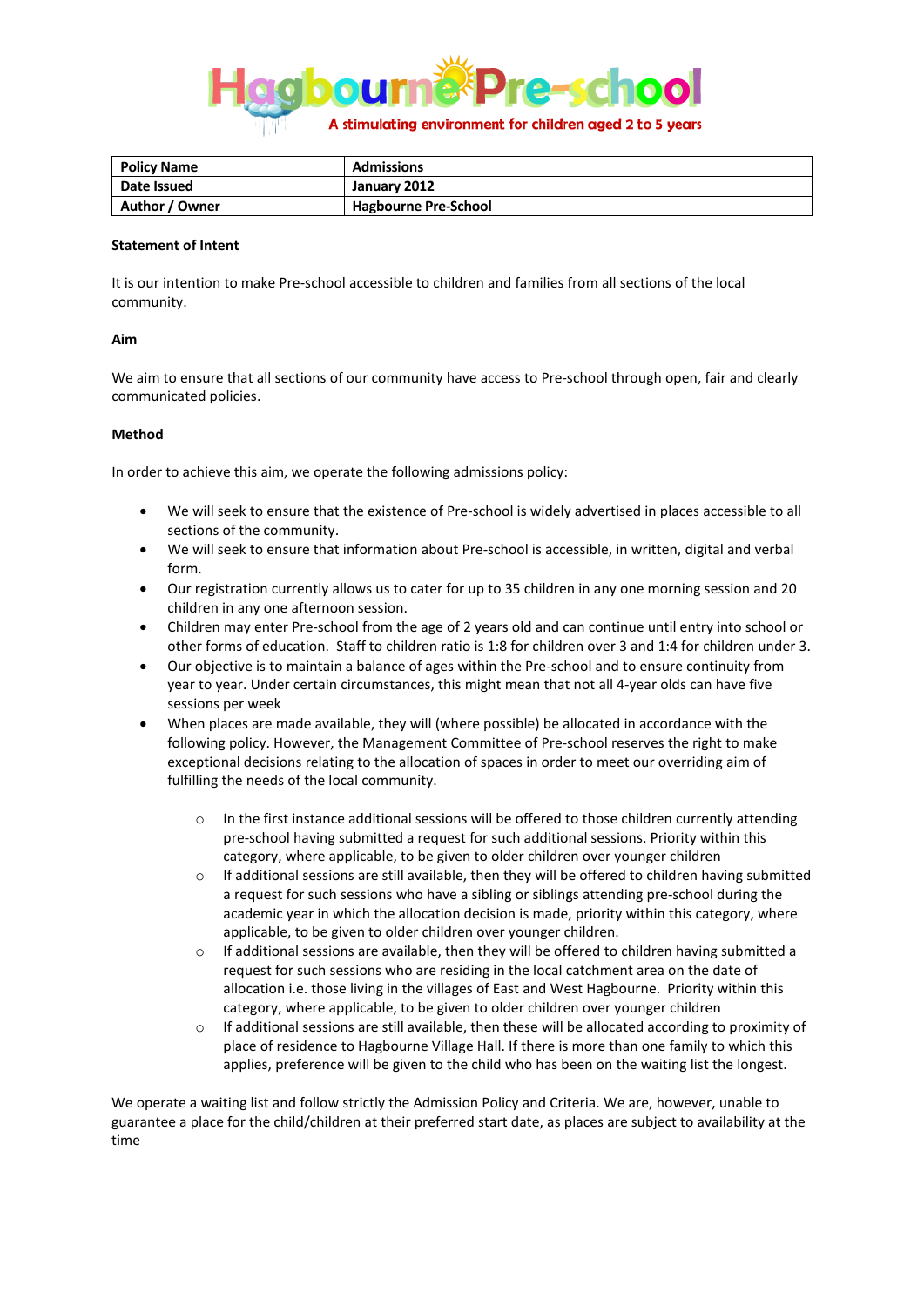

- A place at Pre-school consists of a minimum of two sessions spread over two days, for a minimum of two full terms (4 half terms). Ideally, these days will not be Monday and Friday as this makes continuity of care difficult.
- We cannot accept children for less than 2 full terms (4 half terms) as it is unsettling for the child and can make the care more challenging.
- For the Pre-school to allocate places in advance, we require at least half a term's prior notice in writing of your intention for your child to leave Pre-school. This does not include the summer holiday period when giving notice.
- We ensure that whenever children are allocated places, it will be regardless of their race, religion, language, gender or disability.
- We make our equal opportunities policy widely known.
- We will endeavour to be flexible about attendance patterns to accommodate the needs of individual children and families, but it has proved more beneficial to the children if the sessions attended are NOT Monday and Friday only.
- Prior to admission, the Pre-school requires that all parents/carers and their child visit pre-school on at least one occasion so that staff can meet the child and parents and answer their questions.
- Prior to admission, the Pre-school requires parents/carers to provide the following essential information:-
	- Emergency contact numbers
	- Child's special dietary requirements, preferences and any food allergies and intolerances
	- Any Allergies the child may have
	- Special health requirements
	- Information about who has legal responsibility for the child / who has parental responsibility / who is allowed legal contact
	- Contact details for the child's doctor
	- Permission from the parent/carer to seek necessary emergency medical advice or treatment during Pre-school sessions
	- Child's full name, date of birth and address
- Children attending the morning session may request the additional lunch hour that day. These extra lunch hours can be offered on a temporary basis whilst there is space in the afternoon session. However, should a child require that afternoon space, the offer of an extra lunch hour may need to be withdrawn.
- The cost of unfunded sessions is available on the web site and via the [enquiries@hagbournepreschool.org](mailto:enquiries@hagbournepreschool.org)
- Current parents will be asked to indicate which sessions they would like their child to attend via a list on the notice board within the Village Hall. The deadline for request will be clearly stated. Request from new starters will be on their admissions form.
- Parents will complete the form by the date stated.
- The Admissions Secretary will allocate sessions according to the Admissions policy and the parental requests.
- The administrator will inform parents of children already attending Pre-school which sessions they have been allocated.
- New starters will then be informed of the sessions available to them.
- All parents accept the sessions offered and agree to pay any fees by the date notified.
- The Register is closed. There can be no alterations to the Register after that time unless circumstances are exceptional.
- The administrator will email the Register to the Early Years Manager to check the content then it is emailed to the Chair and Billings Secretary.

This policy was reviewed and updated (where required) on \_\_\_08/01/2022\_\_\_\_\_\_\_\_(date)

Reviewed/updated by Dominique McCann (Chairperson)